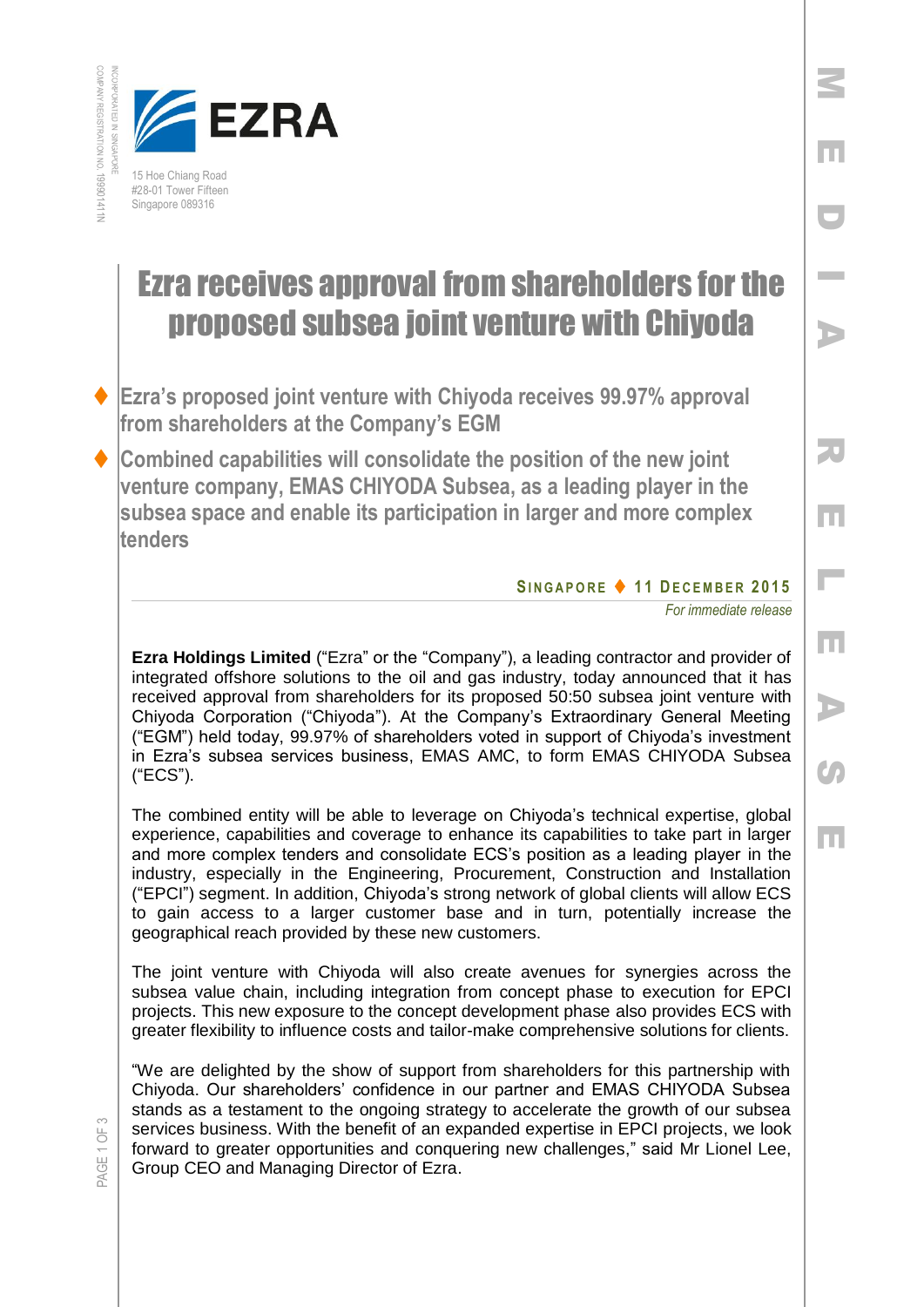

15 Hoe Chiang Road #28-01 Tower Fifteen Singapore 089316

Subject to satisfaction or waiver of the conditions precedent for the transaction, the proposed subsea joint venture with Chiyoda is expected to complete in the first half of the financial year 2016.

## **A B O U T E Z R A G R O U P**

M

E

D

I

A

R

E

L

E

A

 $\mathcal{S}_{\mathcal{P}}$ 

E

**www.emas.com ♦ SGX mainboard listing: December 2005** 

EMAS – a leading global contracting group providing offshore/subsea construction, marine, production and well intervention services – is Ezra's operating brand. With offices across six continents, EMAS delivers best-value solutions to the oil and gas industry by combining its global footprint and proven engineering skills with a diverse offering of premium assets and services designed to fully meet clients' needs.

Operating in unison, Ezra's core divisions are able to execute a full spectrum of seabed-to-surface engineering, construction, marine and production services anywhere in the world.

EMAS AMC is a global EPCIC service provider of comprehensive subsea-to-surface solutions for the offshore oil and gas industry, especially in the SURF and Subsea Tie-Back sector. Core business services include subsea installation of umbilicals/power cables, pipelines as well as platforms, FPSO and floater installations.

EMAS Energy provides well intervention and drilling services both onshore and offshore, offering fully integrated solutions that combine its marine assets with state-ofthe-art intervention equipment and services.

EMAS Marine, under subsidiary company EMAS Offshore Limited, manages and operates a young, versatile fleet of advanced offshore support vessels, offering an extensive range of maritime services that cater to the client's needs throughout a field's life cycle.

EMAS Production, also under subsidiary company EMAS Offshore Limited, owns and operates FPSO (floating production, storage and offloading) facilities, offering services that support the post-exploration needs of offshore fields, such as FPSO conversion management.

TRIYARDS is fast becoming an acknowledged leader in developing advanced and customised solutions for world-class vessels. By focusing on sophisticated platforms and equipment that can tackle even the most complex offshore projects, it has already established itself as a front runner in the fabrication of liftboats (self-elevating, mobile offshore units). TRIYARDS provides its integrated engineering, ship construction and fabrication services out of yard facilities located in Singapore, Vietnam and the US.